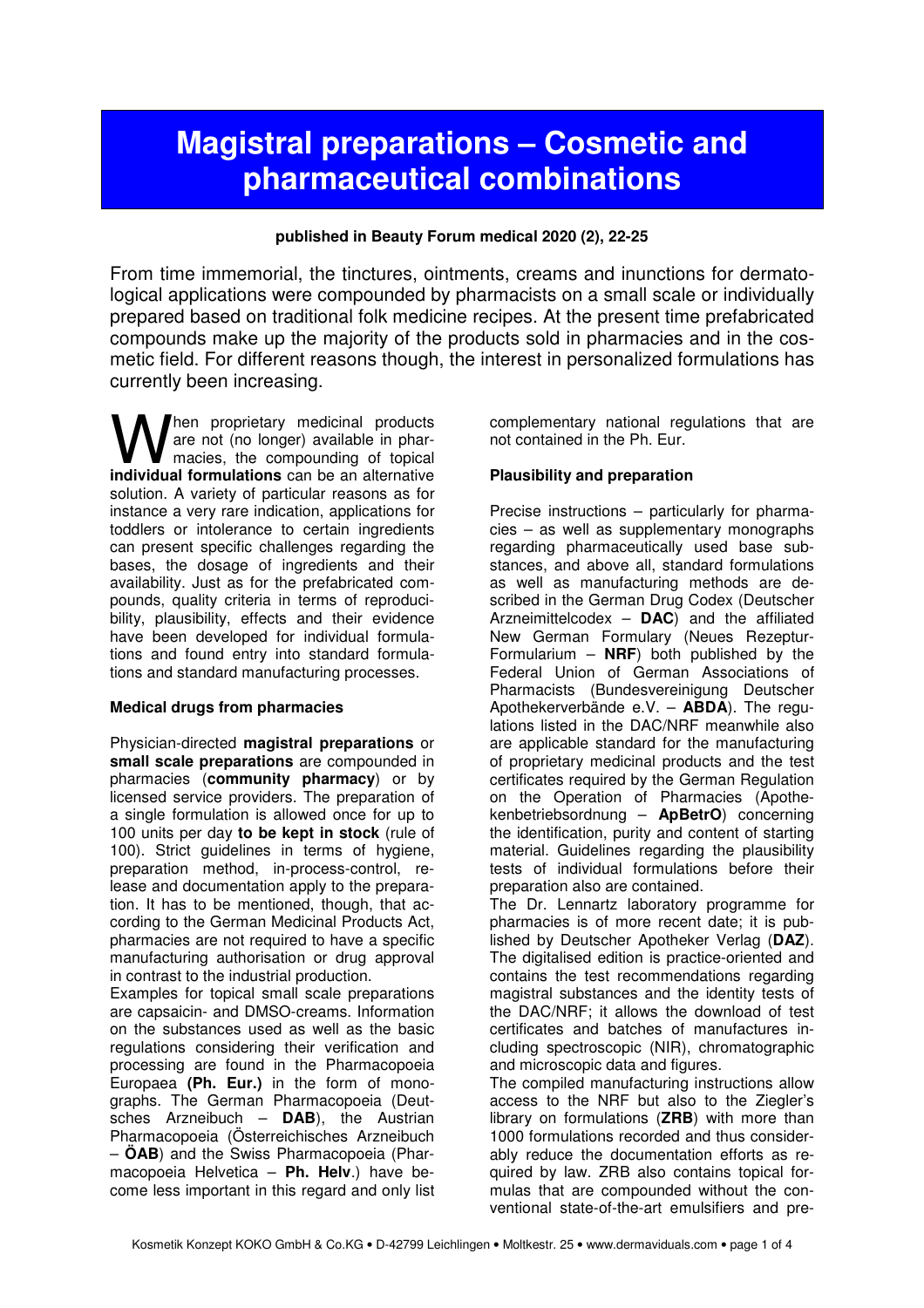servatives. Tolerance and therapeutic synergy of the bases (base creams) thus come more to the fore.

## **Innovative products from the cosmetic field**

As a consequence thereof, pharmacies also are receptive to innovative **base creams** as for instance lamellar skin-barrier-like creams that first have been developed in the cosmetic sector. Usually new systems are more rapidly implemented in the cosmetic skin care since the implementation of evaluations, evidence tests and registration of ingredients and cream bases in the form of monographs or Drug Master Files (**DMF**) can easily take several years until they are generally accepted. Moreover, particularly Drug Master Files (DMF) only are accessible for part of the public although their significance regarding the ingredients can be compared with the entry into one of the above-mentioned pharmacopoeias.

The manufacturer of the hydrogenated phosphatidylcholine used in lamellar base creams has recorded it with the American Food and Drug Administration (**FDA**) and with Canada Health as an ingredient for the use in pharmaceutical formulations.

The declaration of ingredients of a lamellar cream as a pharmaceutical variant is as follows:

Medium-chained triglycerides Ph. Eur. 9.0, Pentylene glycol DMF PH 250371 (EU), Hydrogenated phosphatidylcholine DMF 10991 (US) and DMF 9791 (Canada), Refined shea butter DAC 2017, Glycerin Ph. Eur. 9.0, Squalane Ph. Eur. 9.0, Purified water Ph. Eur. 9.0.

By way of comparison, the INCI declaration in cosmetic applications: Aqua, Caprylic/Capric Triglyceride, Pentylene Glycol, Hydrogenated Lecithin, Butyrospermum Parkii Butter, Glycerin, Squalane.

## **Dermatological cosmetics**

Lamellar base creams show how magistral preparations for dermatological purposes and modular cosmetics can perfectly intertwine and how skin problems can thus be resolved in a sustained manner. Medical drugs are integrated into a base cream for the dermatological therapy and thus allow for a fast relief in the case of indication-induced medical conditions (e.g. anti-inflammatory effects). After the acute crisis is over, the cosmetic prevention phase can begin while continuing with the same lamellar base creams however with effective cosmetic agents added. The benefits for patients are obvious:

- The base, or more precisely, base cream, for therapy, prevention and skin care remains the same.
- Thus there is no need to change from one base cream product to another, a fact which usually is accompanied with a change in functionality and a transition phase for the skin. At this point, it should be mentioned that not every base cream is suitable for individual skin care.
- The same base supports the acceptance and consequent follow-up care on the part of the patient.
- A significant issue in this context is that already during the medical therapy the skin barrier is repaired and maintained with physiologically useful components so that it is guarded against potential relapses caused by external germ-induced-, allergenic- and chemical stress.

This is not a recent concept though. Albert A. Kligman, dermatologist, could show in the nineties that the care of the skin barrier (without medical drugs) is a significant clinical issue. In this context, he coined the term "corneotherapy". It will probably still take decades until the pharmaceutical formulations that predominantly use conventional bases which basically focus on their function as a medical drug carrier will be exchanged into skin-barrieraffine, or in other words, corneotherapeutic bases.

## **Good manufacturing practice**

From time immemorial the bases have played a predominant role in the cosmetic field as it basically focuses on skin care and skin protection. In the field of modular ("individualized") cosmetic care, the first step after implementing an analysis of the skin is to select the individually optimal base creams and only then, in a second step, choose the formulation with the adequate cosmetic active agents that, i.e. can smooth erythema or wrinkles or improve the skin hydration.

Pharmacy however usually has focused on the medical drug and then chosen the base (carrier substance) that can incorporate the drug and release it in the desired form. Today dermatology increasingly takes recourse to particularly well tolerable and barrier-supporting cosmetic bases. The Regulation on the Operation of Pharmacies (Apothekenbetriebsordnung – ApBetrO) is taking this into account by stipulating the certificate for Good Manufacturing Practice (**GMP**) for pharmaceutical active agents, but also by excluding the active agent free bases in its § 11. "The test certificate shall inform on the GMP-compliant manufacturing of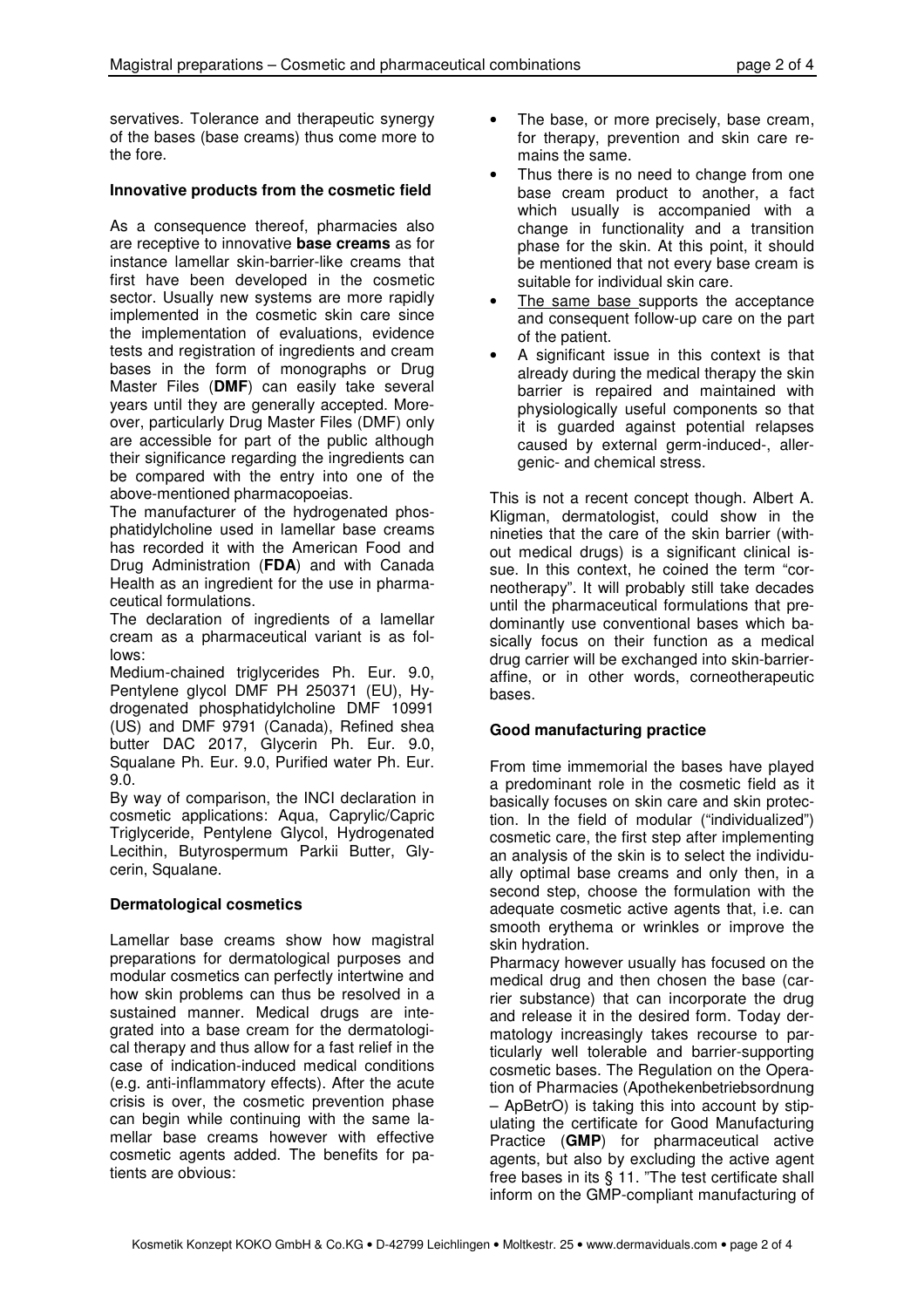a starting material as far as it is an active agent". It can be expected, that this restriction will fall when compiling future versions of the Regulation on the Operation of Pharmacies, for the following reasons:

- The unequal treatment of different components of a pharmaceutical formulation does not make any sense. Already today the health authority pharmacist in charge, contrary to the statement listed in the Regulation on the Operation of Pharmacies asks for the GMP certificate for cosmetic bases in the respective pharmacies.
- It also is quite illogical when the components of formulations to be applied onto the skin of patients or consumers are examined and tested on the basis of different guidelines.
- The **cosmetics GMP** that has been introduced several years ago is brought more and more into line with the GMP for topical-pharmaceutical preparations.
- More and more frequently pharmaceutical active agents are integrated into cosmetic preparations, as e.g. in anti-dandruff preparations.

#### **Profitable secondary business**

Other than that, the manufacturing of cosmetic preparations in pharmacies has developed into a profitable secondary business. It should however be mentioned that many of the pharmacists are ignorant as to the fact that such manufacturing is subject to the guidelines of the European Cosmetic Directive (**EG Nr. 1223/2009**) respectively the identical German Cosmetic Directive (**KVO**) and the above mentioned Rule of 100 for small scale production according to § 1 a (9) Regulation on the Operation of Pharmacies hence is not applicable in this case. Since we are dealing here with a production in terms of the law, the pharmacies are controlled by the responsible official veterinary and food control authorities in accordance with the Foodstuffs and Consumer Goods Law (Lebensmittel- und Bedarfsgegenständegesetz (**LMBG**).

#### **German Cosmetic Directive (KVO) and the daily practice in cosmetic institutes**

In the cosmetic institutes finished products usually are individually adapted before their use, either by mixing different finished products or by addition of water, perfumes or also harmless chemicals such as salt (peeling), sugar (peeling), healing earth (masks) and herbal oils (skin care, massages).

As far as such adapted preparations are sold over the counter, the institutes, just as the pharmacists, legally are regarded as cosmetic manufacturers and hence are subject to all respective requirements stipulated in the German Cosmetic Directive (KVO), in other words, requirements that the institutes usually cannot abide by. This applies to modular, individualised cosmetic preparations but also to the bottling of salon products in smaller-sized and labelled dispensers or jars. Also an automated dispenser in shopping malls which, after analysing the skin, can mix a ready-made and labelled cosmetic compound from a limited amount of components is regarded as a manufacturer involving all requirements stipulated by the German Cosmetic Directive.

Cosmetic institutes only have two alternatives for selling modular, or in other words, handmade cosmetic preparations to their customers:

- Selling bases (base creams, base gels, foundations, lotions) and active agents in the form of aqueous or oil-containing sera with all components being registered in the European Cosmetic Products Notification Portal (**CPNP**) as finished products. The customers then mix the products at home according to the formulation provided with the components.
- Mixing of components of the individual formulation in the institute on behalf of the client and then billing it as a service.

## **Adjustment of regulations expected**

It can be assumed that the regulations for pharmaceutical-topical- and cosmetic finished compounds and individual formulations and their manufacturing will be adjusted in future. Moreover it can be assumed that the special status of topical **medical products** will change, since quality requirements and the thus related compositions often do not even correspond with the basic standards of the German Cosmetic Directive. In spite of the above-mentioned progress in corneotherapy it remains to be seen how the restrictive handling of health **claims** will develop in the future.

## **Literature**

- − DAC/NRF https://dacnrf.pharmazeutischezeitung.de; accessed 3.2.2020
- − A. S. Ziegler, Plausibilitäts-Check Rezeptur gemäß §7 ApBetrO, 5. überarbeitete und erweiterte Auflage 2019, Deutscher Apotheker Verlag
- − H. Lennartz, A. S. Ziegler, Dr. Lennartz Laborprogramm für Apotheken, Deutscher